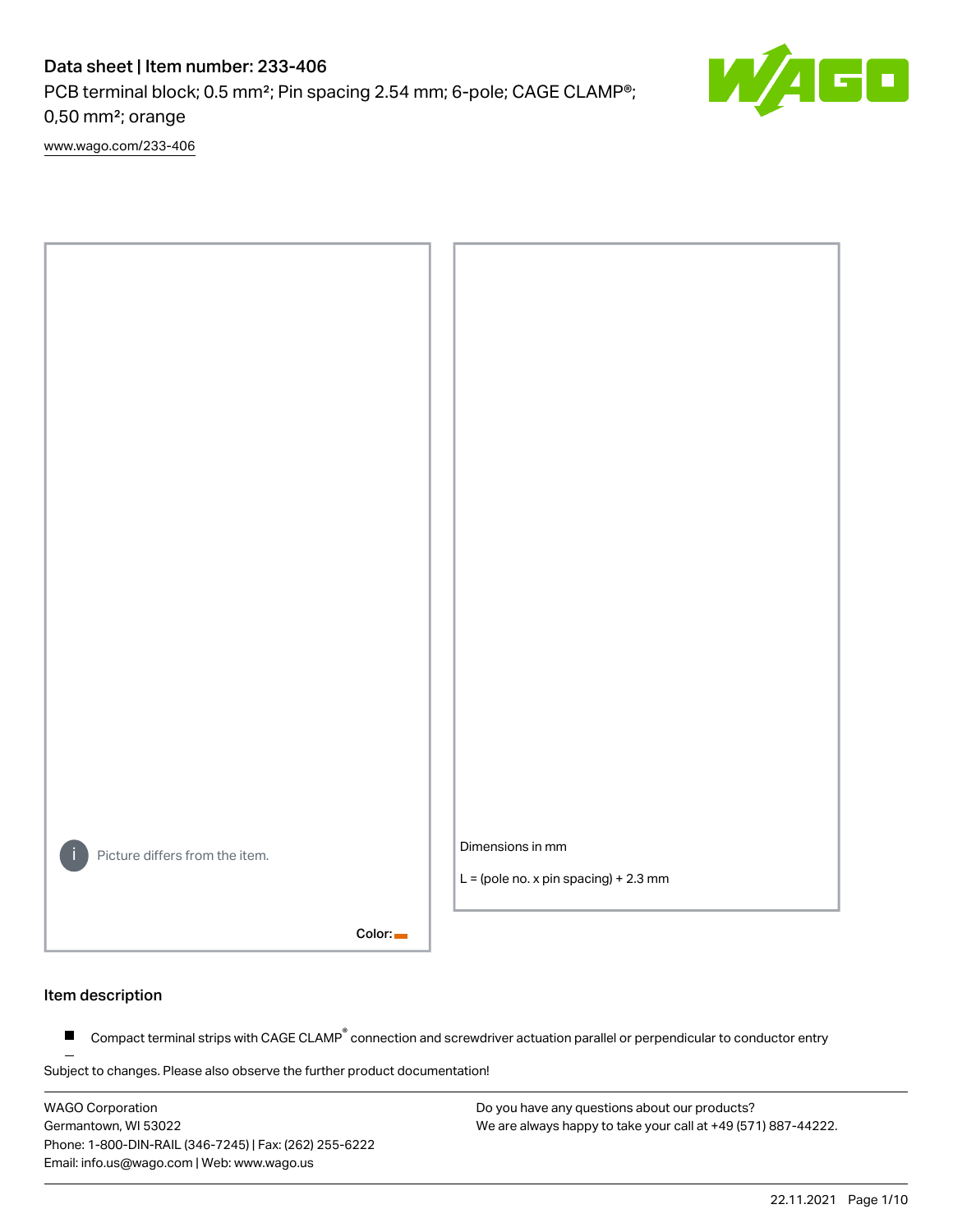[www.wago.com/233-406](http://www.wago.com/233-406)



- **Double solder pins for high mechanical stability**
- **Custom color combinations**

# Data

# Notes

| Variants: | Other pole numbers<br>Other colors<br>Mixed-color PCB connector strips<br>Direct marking<br>Other versions (or variants) can be requested from WAGO Sales or<br>configured at https://configurator.wago.com/ |
|-----------|--------------------------------------------------------------------------------------------------------------------------------------------------------------------------------------------------------------|
|           |                                                                                                                                                                                                              |

## Electrical data

## IEC Approvals

| Ratings per                 | IEC/EN 60664-1                                                        |
|-----------------------------|-----------------------------------------------------------------------|
| Rated voltage (III / 3)     | 63 V                                                                  |
| Rated surge voltage (III/3) | $2.5$ kV                                                              |
| Rated voltage (III/2)       | 160 V                                                                 |
| Rated surge voltage (III/2) | $2.5$ kV                                                              |
| Nominal voltage (II/2)      | 320 V                                                                 |
| Rated surge voltage (II/2)  | $2.5$ kV                                                              |
| Rated current               | 6 A                                                                   |
| Legend (ratings)            | $(III / 2)$ $\triangle$ Overvoltage category III / Pollution degree 2 |

## UL Approvals

| Approvals per                  | UL 1059 |
|--------------------------------|---------|
| Rated voltage UL (Use Group B) | 150 V   |
| Rated current UL (Use Group B) |         |

## CSA Approvals

| Approvals per                   | CSA   |
|---------------------------------|-------|
| Rated voltage CSA (Use Group B) | 150 V |
| Rated current CSA (Use Group B) |       |

## Connection data

| Total number of connection points |  |
|-----------------------------------|--|
|-----------------------------------|--|

Subject to changes. Please also observe the further product documentation!

| <b>WAGO Corporation</b>                                | Do you have any questions about our products?                 |
|--------------------------------------------------------|---------------------------------------------------------------|
| Germantown, WI 53022                                   | We are always happy to take your call at +49 (571) 887-44222. |
| Phone: 1-800-DIN-RAIL (346-7245)   Fax: (262) 255-6222 |                                                               |
| Email: info.us@wago.com   Web: www.wago.us             |                                                               |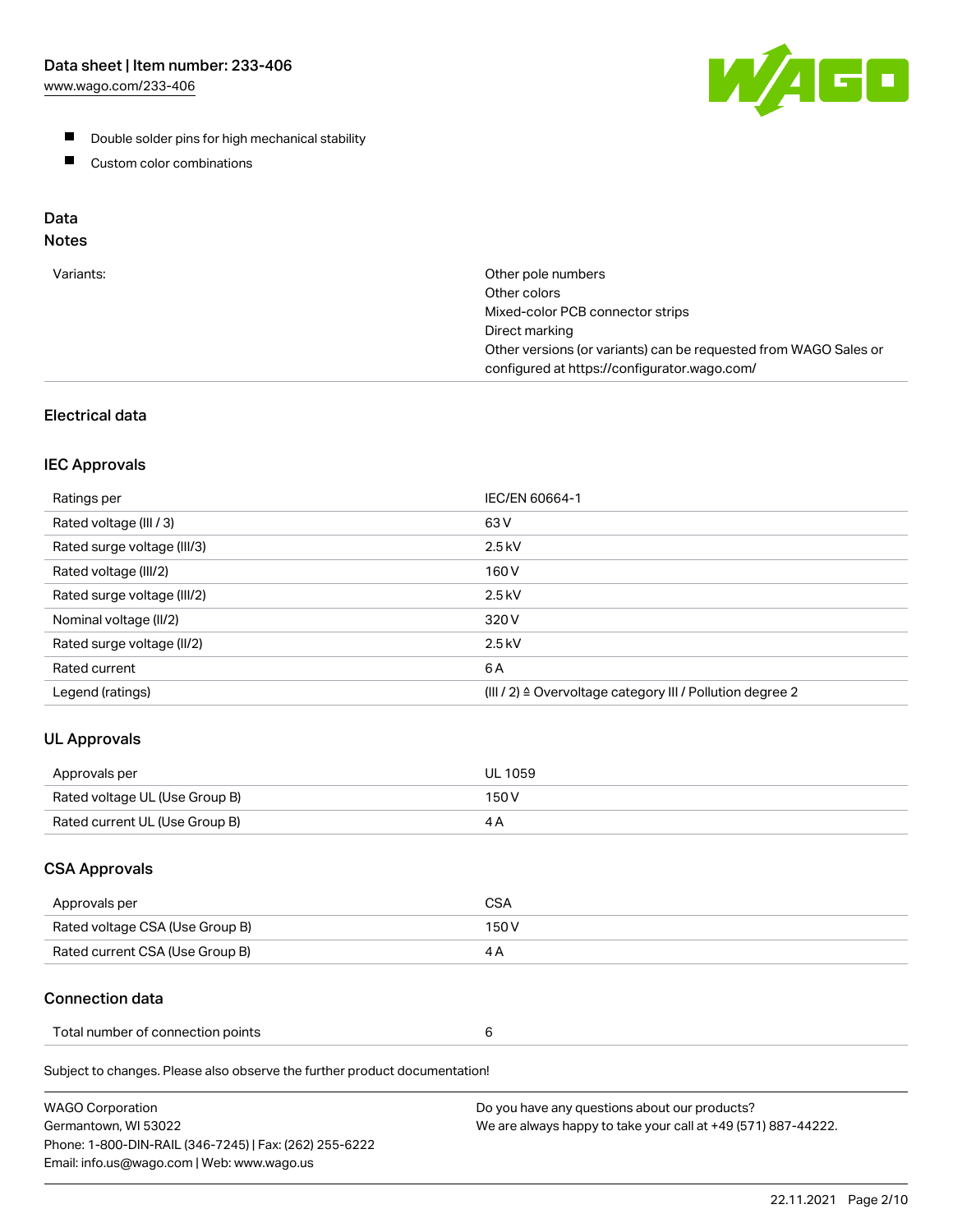[www.wago.com/233-406](http://www.wago.com/233-406)



| Total number of potentials |  |
|----------------------------|--|
| Number of connection types |  |
| Number of levels           |  |

## Connection 1

| Connection technology                             | CAGE CLAMP                                                                                                                                                                          |
|---------------------------------------------------|-------------------------------------------------------------------------------------------------------------------------------------------------------------------------------------|
| <b>Actuation type</b>                             | Operating tool                                                                                                                                                                      |
| Solid conductor                                   | $0.080.5$ mm <sup>2</sup> / 28  20 AWG                                                                                                                                              |
| Fine-stranded conductor                           | $0.080.5$ mm <sup>2</sup> / 28  20 AWG                                                                                                                                              |
| Fine-stranded conductor; with insulated ferrule   | $0.25 \text{ mm}^2$                                                                                                                                                                 |
| Fine-stranded conductor; with uninsulated ferrule | $0.25 \text{ mm}^2$                                                                                                                                                                 |
| Note (conductor cross-section)                    | Terminating 0.75 mm <sup>2</sup> /18 AWG conductors is possible; however<br>insulation diameter allows only every other clamping unit to be<br>terminated with this conductor size. |
| Strip length                                      | $56$ mm / 0.2  0.24 inch                                                                                                                                                            |
| Conductor connection direction to PCB             | 30 <sup>°</sup>                                                                                                                                                                     |
| Number of poles                                   | 6                                                                                                                                                                                   |

## Physical data

| Pin spacing                          | $2.54 \, \text{mm}$ / 0.1 inch |
|--------------------------------------|--------------------------------|
| Width                                | 17.54 mm / 0.691 inch          |
| Height                               | 15.7 mm / 0.618 inch           |
| Height from the surface              | 11.7 mm / 0.461 inch           |
| Depth                                | 12.1 mm / 0.476 inch           |
| Solder pin length                    | 4 mm                           |
| Solder pin dimensions                | $0.5 \times 0.75$ mm           |
| Drilled hole diameter with tolerance | 1 1 <sup>(+0.1)</sup> mm       |

## PCB contact

| PCB Contact                         | THT                                      |
|-------------------------------------|------------------------------------------|
| Solder pin arrangement              | over the entire terminal strip (in-line) |
| Number of solder pins per potential |                                          |

## Material data

| Color          | orange |
|----------------|--------|
| Material group |        |

Subject to changes. Please also observe the further product documentation!

| <b>WAGO Corporation</b>                                | Do you have any questions about our products?                 |
|--------------------------------------------------------|---------------------------------------------------------------|
| Germantown, WI 53022                                   | We are always happy to take your call at +49 (571) 887-44222. |
| Phone: 1-800-DIN-RAIL (346-7245)   Fax: (262) 255-6222 |                                                               |
| Email: info.us@wago.com   Web: www.wago.us             |                                                               |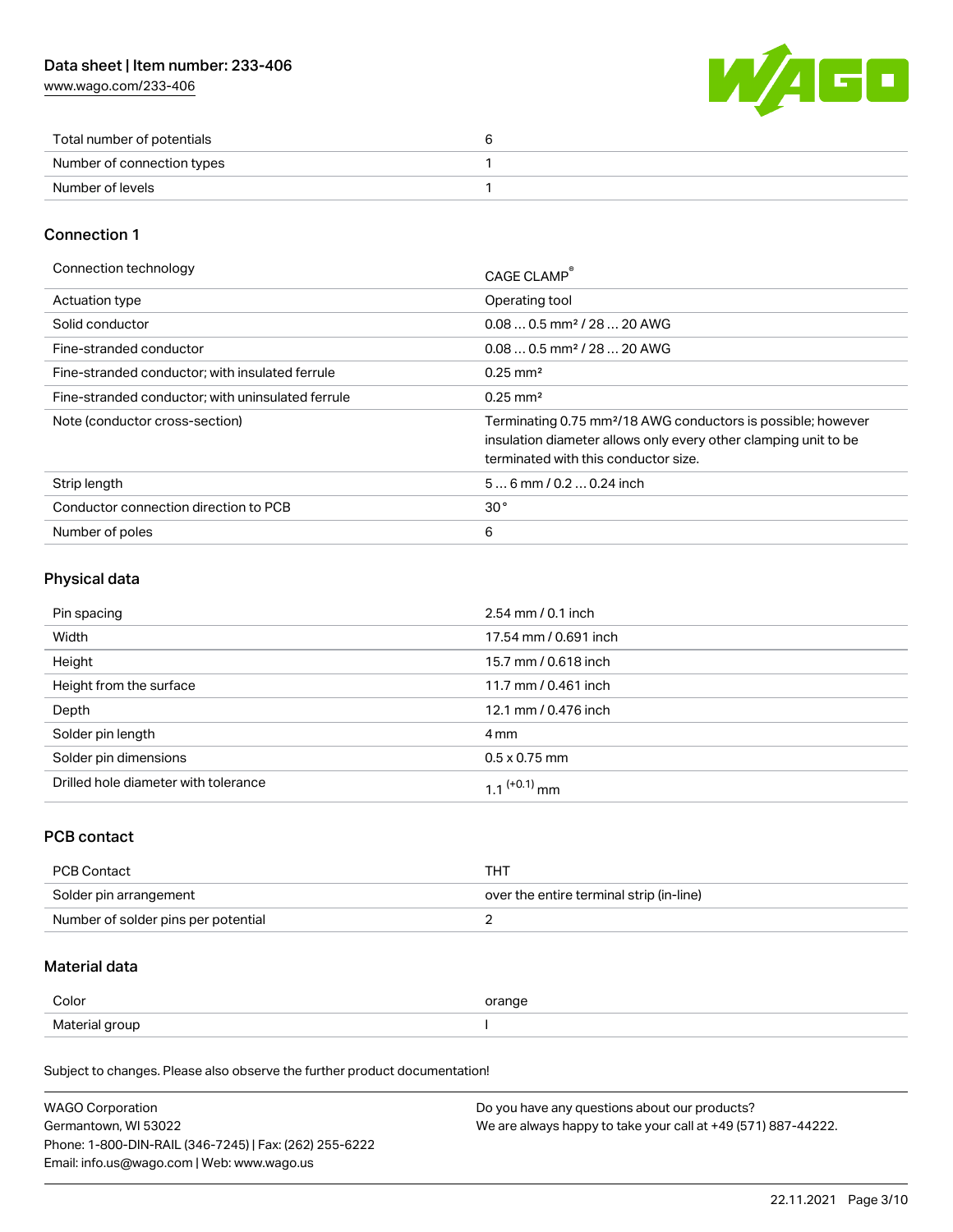[www.wago.com/233-406](http://www.wago.com/233-406)



| Insulation material         | Polyamide (PA66)                      |
|-----------------------------|---------------------------------------|
| Flammability class per UL94 | V <sub>0</sub>                        |
| Clamping spring material    | Chrome nickel spring steel (CrNi)     |
| Contact material            | Electrolytic copper $(E_{\text{Cl}})$ |
| Contact plating             | tin-plated                            |
| Fire load                   | 0.034 MJ                              |
| Weight                      | 2.2 <sub>g</sub>                      |
|                             |                                       |

## Environmental requirements

| Limit temperature range |  |
|-------------------------|--|
|                         |  |

### Commercial data

| <b>Product Group</b>  | 4 (Printed Circuit) |
|-----------------------|---------------------|
| PU (SPU)              | 280 (70) Stück      |
| Packaging type        | box                 |
| Country of origin     | CН                  |
| <b>GTIN</b>           | 4045454049973       |
| Customs tariff number | 8536904000          |

 $-60... +105 °C$ 

## Approvals / Certificates

#### Country specific Approvals

| Logo | Approval                                      | <b>Additional Approval Text</b> | Certificate<br>name   |
|------|-----------------------------------------------|---------------------------------|-----------------------|
|      | <b>CCA</b><br><b>DEKRA Certification B.V.</b> | EN 60998                        | NTR NL<br>6946        |
| KEMA | <b>CCA</b><br>DEKRA Certification B.V.        | EN 60998                        | 2153951.01            |
|      | <b>CCA</b><br>DEKRA Certification B.V.        | EN 60947-7-4                    | <b>NTR NL</b><br>7786 |
|      | <b>CSA</b><br><b>DEKRA Certification B.V.</b> | C22.2                           | 1465035               |

Subject to changes. Please also observe the further product documentation!

| <b>WAGO Corporation</b>                                | Do you have any questions about our products?                 |
|--------------------------------------------------------|---------------------------------------------------------------|
| Germantown, WI 53022                                   | We are always happy to take your call at +49 (571) 887-44222. |
| Phone: 1-800-DIN-RAIL (346-7245)   Fax: (262) 255-6222 |                                                               |
| Email: info.us@wago.com   Web: www.wago.us             |                                                               |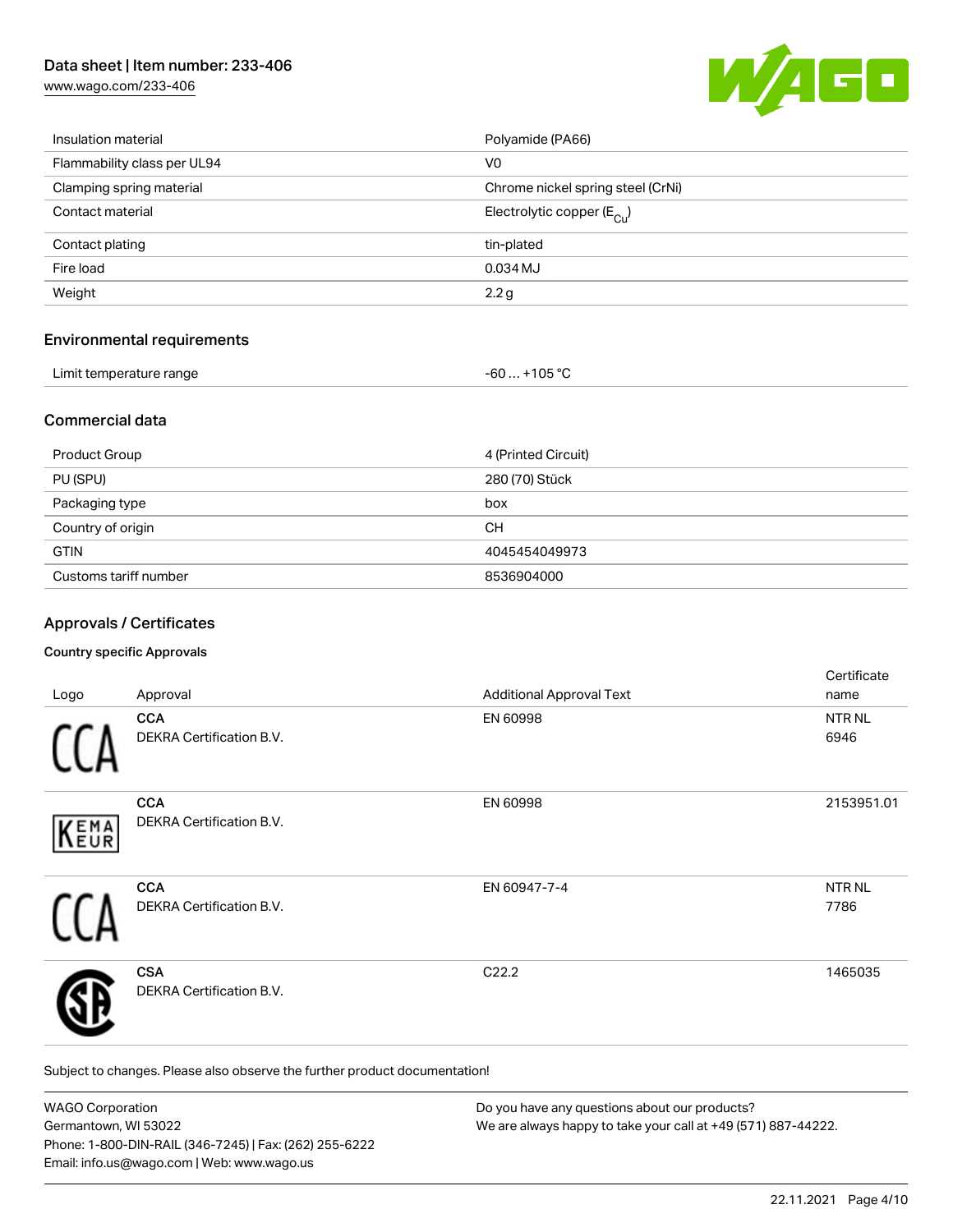

|--|

KEMA/KEUR DEKRA Certification B.V. EN 60947-7-4 71-111040

Ship Approvals

| Logo | Approval                                                | <b>Additional Approval Text</b> | Certificate<br>name               |
|------|---------------------------------------------------------|---------------------------------|-----------------------------------|
| ABS. | <b>ABS</b><br>American Bureau of Shipping               | $\overline{\phantom{0}}$        | $19-$<br>HG1869876-<br><b>PDA</b> |
|      | <b>DNV GL</b><br>Det Norske Veritas, Germanischer Lloyd |                                 | TAE000016Z                        |
|      |                                                         |                                 |                                   |

#### UL-Approvals

|        |                               |                                 | Certificate |
|--------|-------------------------------|---------------------------------|-------------|
| Logo   | Approval                      | <b>Additional Approval Text</b> | name        |
|        | UL                            | <b>UL 1059</b>                  | E45172      |
| $\Box$ | UL International Germany GmbH |                                 |             |

## Optional accessories

| Ferrule        |                                                                                                    |                      |
|----------------|----------------------------------------------------------------------------------------------------|----------------------|
|                | Item no.: 216-131                                                                                  | www.wago.com/216-131 |
|                | Ferrule; Sleeve for 0.25 mm <sup>2</sup> / AWG 24; uninsulated; electro-tin plated; silver-colored |                      |
|                | Item no.: 216-151                                                                                  |                      |
|                | Ferrule; Sleeve for 0.25 mm <sup>2</sup> / AWG 24; uninsulated; electro-tin plated                 | www.wago.com/216-151 |
|                | Item no.: 216-301                                                                                  |                      |
|                | Ferrule; Sleeve for 0.25 mm <sup>2</sup> / AWG 24; insulated; electro-tin plated; yellow           | www.wago.com/216-301 |
|                | Item no.: 216-321                                                                                  |                      |
|                | Ferrule; Sleeve for 0.25 mm <sup>2</sup> / AWG 24; insulated; electro-tin plated; yellow           | www.wago.com/216-321 |
| <b>Tools</b>   |                                                                                                    |                      |
| Operating tool |                                                                                                    |                      |
|                | Item no.: 210-648                                                                                  |                      |
|                | Operating tool; Blade: 2.5 x 0.4 mm; with a partially insulated shaft; angled; short               | www.wago.com/210-648 |
|                | Item no.: 210-647                                                                                  |                      |
|                | Operating tool; Blade: 2.5 x 0.4 mm; with a partially insulated shaft; multicoloured               | www.wago.com/210-647 |

WAGO Corporation Germantown, WI 53022 Phone: 1-800-DIN-RAIL (346-7245) | Fax: (262) 255-6222 Email: info.us@wago.com | Web: www.wago.us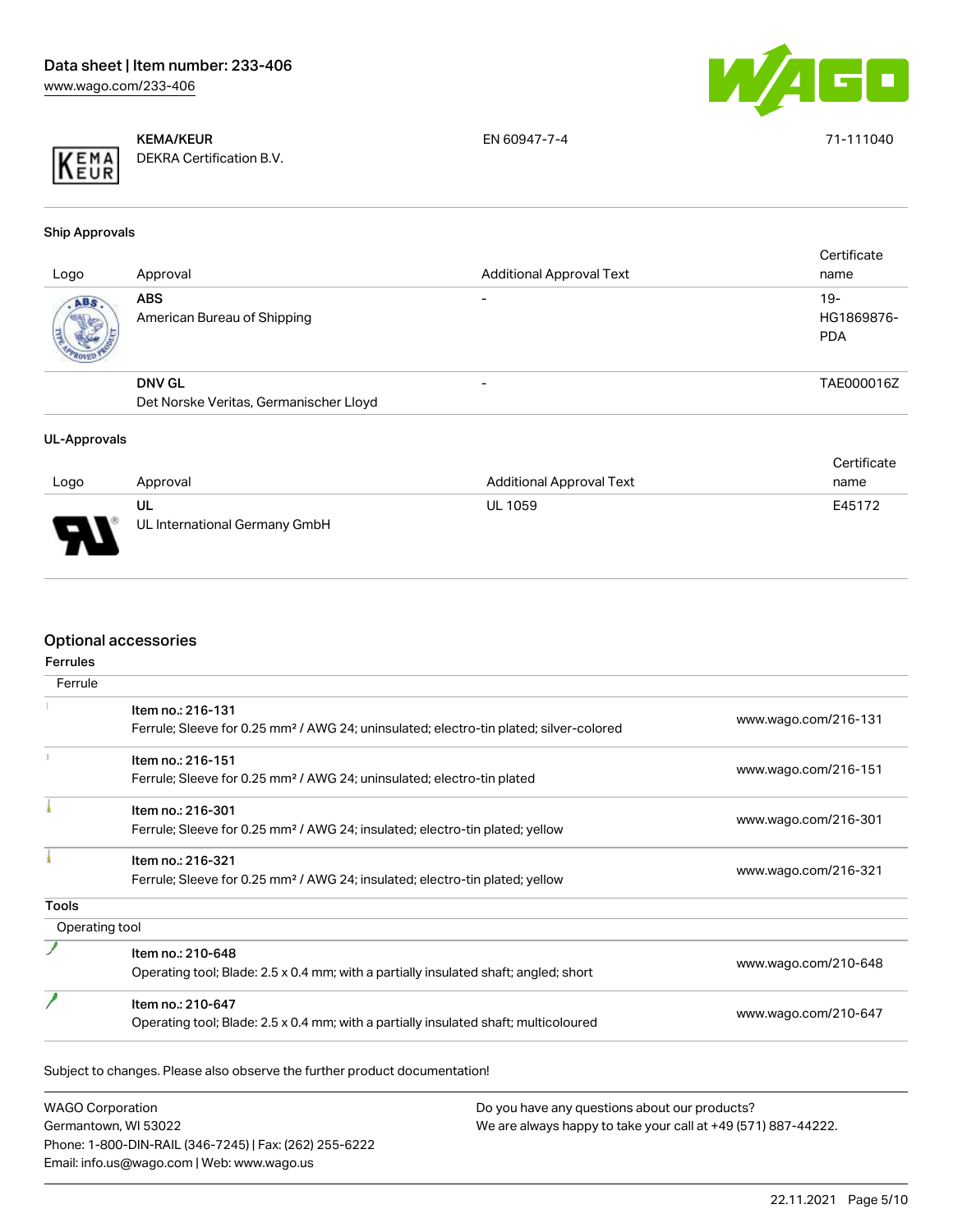Email: info.us@wago.com | Web: www.wago.us

[www.wago.com/233-406](http://www.wago.com/233-406)

| <b>TELESCOPE</b> |  |
|------------------|--|
|                  |  |

|                  | Item no.: 210-719<br>Operating tool; Blade: 2.5 x 0.4 mm; with a partially insulated shaft                                                                                                      |                                                               |          | www.wago.com/210-719 |
|------------------|-------------------------------------------------------------------------------------------------------------------------------------------------------------------------------------------------|---------------------------------------------------------------|----------|----------------------|
|                  | Item no.: 233-332                                                                                                                                                                               |                                                               |          |                      |
|                  | Operating tool; made of insulating material; white                                                                                                                                              |                                                               |          | www.wago.com/233-332 |
|                  | Item no.: 233-331                                                                                                                                                                               |                                                               |          | www.wago.com/233-331 |
|                  | Operating tool; insulated; yellow                                                                                                                                                               |                                                               |          |                      |
|                  | Item no.: 233-335                                                                                                                                                                               |                                                               |          | www.wago.com/233-335 |
|                  | Operating tool; yellow                                                                                                                                                                          |                                                               |          |                      |
|                  | Marking accessories                                                                                                                                                                             |                                                               |          |                      |
| Marking strip    |                                                                                                                                                                                                 |                                                               |          |                      |
|                  | Item no.: 210-331/250-207<br>Marking strips; as a DIN A4 sheet; MARKED; 1-48 (100x); Height of marker strip: 2.3 mm/0.091 in; Strip<br>length 182 mm; Horizontal marking; Self-adhesive; white  |                                                               | /250-207 | www.wago.com/210-331 |
|                  | Item no.: 210-331/250-202<br>Marking strips; as a DIN A4 sheet; MARKED; 1-16 (400x); Height of marker strip: 2.3 mm/0.091 in; Strip                                                             |                                                               | /250-202 | www.wago.com/210-331 |
|                  | length 182 mm; Horizontal marking; Self-adhesive; white                                                                                                                                         |                                                               |          |                      |
|                  | Item no.: 210-331/254-204<br>Marking strips; as a DIN A4 sheet; MARKED; 17-32 (400x); Height of marker strip: 2.3 mm/0.091 in; Strip<br>length 182 mm; Horizontal marking; Self-adhesive; white |                                                               | /254-204 | www.wago.com/210-331 |
|                  | Item no.: 210-331/250-204                                                                                                                                                                       |                                                               |          |                      |
|                  | Marking strips; as a DIN A4 sheet; MARKED; 17-32 (400x); Height of marker strip: 2.3 mm/0.091 in; Strip<br>length 182 mm; Horizontal marking; Self-adhesive; white                              |                                                               | /250-204 | www.wago.com/210-331 |
|                  | Item no.: 210-331/254-206<br>Marking strips; as a DIN A4 sheet; MARKED; 33-48 (400x); Height of marker strip: 2.3 mm/0.091 in; Strip<br>length 182 mm; Horizontal marking; Self-adhesive; white |                                                               | /254-206 | www.wago.com/210-331 |
|                  | Item no.: 210-331/250-206<br>Marking strips; as a DIN A4 sheet; MARKED; 33-48 (400x); Height of marker strip: 2.3 mm/0.091 in; Strip<br>length 182 mm; Horizontal marking; Self-adhesive; white |                                                               | /250-206 | www.wago.com/210-331 |
|                  | Item no.: 210-331/254-202<br>Marking strips; as a DIN A4 sheet; MARKED; 1-16 (400x); Height of marker strip: 2.3 mm/0.091 in; Strip<br>length 182 mm; Horizontal marking; Self-adhesive; white  |                                                               | /254-202 | www.wago.com/210-331 |
|                  | Item no.: 210-331/254-207<br>Marking strips; as a DIN A4 sheet; MARKED; 1-48 (100x); Height of marker strip: 2.3 mm/0.091 in; Strip<br>length 182 mm; Horizontal marking; Self-adhesive; white  |                                                               | /254-207 | www.wago.com/210-331 |
| <b>Downloads</b> | Documentation                                                                                                                                                                                   |                                                               |          |                      |
|                  | <b>Additional Information</b><br>Technical explanations                                                                                                                                         | 2019 Apr 3                                                    | pdf      | Download             |
|                  | Subject to changes. Please also observe the further product documentation!                                                                                                                      |                                                               |          |                      |
|                  | <b>WAGO Corporation</b>                                                                                                                                                                         | Do you have any questions about our products?                 |          |                      |
|                  | Germantown, WI 53022<br>Phone: 1-800-DIN-RAIL (346-7245)   Fax: (262) 255-6222                                                                                                                  | We are always happy to take your call at +49 (571) 887-44222. |          |                      |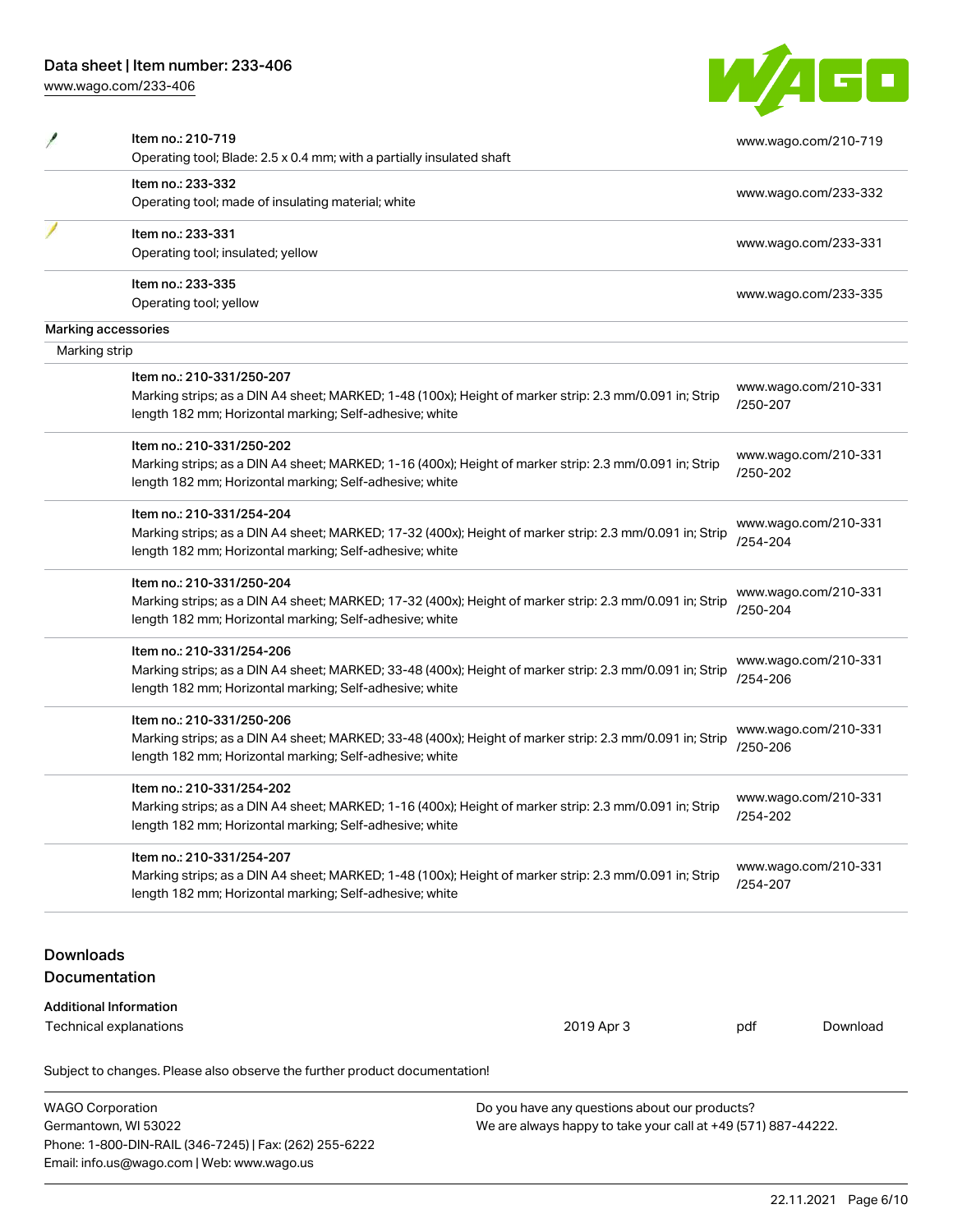

|                                                                                                                                                                        | 2.0 MB          |          |
|------------------------------------------------------------------------------------------------------------------------------------------------------------------------|-----------------|----------|
|                                                                                                                                                                        | pdf<br>125.0 kB | Download |
| <b>CAD</b> files                                                                                                                                                       |                 |          |
| CAD data                                                                                                                                                               |                 |          |
|                                                                                                                                                                        |                 |          |
| 2D/3D Models 233-406                                                                                                                                                   | <b>URL</b>      | Download |
| <b>PCB Design</b>                                                                                                                                                      |                 |          |
| Symbol and Footprint 233-406                                                                                                                                           | <b>URL</b>      | Download |
| CAx data for your PCB design, consisting of "schematic symbols and PCB footprints",<br>allow easy integration of the WAGO component into your development environment. |                 |          |
| Supported formats:                                                                                                                                                     |                 |          |
| <b>The State</b><br>Accel EDA 14 & 15                                                                                                                                  |                 |          |
| Altium 6 to current version<br><b>I</b>                                                                                                                                |                 |          |
| <b>I</b><br>Cadence Allegro                                                                                                                                            |                 |          |
| ш<br>DesignSpark                                                                                                                                                       |                 |          |
| Eagle Libraries                                                                                                                                                        |                 |          |
| KiCad<br><b>I</b>                                                                                                                                                      |                 |          |
| T.<br>Mentor Graphics BoardStation                                                                                                                                     |                 |          |
| Mentor Graphics Design Architect                                                                                                                                       |                 |          |
| Mentor Graphics Design Expedition 99 and 2000                                                                                                                          |                 |          |
| <b>The Second Second</b><br>OrCAD 9.X PCB and Capture                                                                                                                  |                 |          |
| PADS PowerPCB 3, 3.5, 4.X, and 5.X                                                                                                                                     |                 |          |
| PADS PowerPCB and PowerLogic 3.0                                                                                                                                       |                 |          |
| PCAD 2000, 2001, 2002, 2004, and 2006                                                                                                                                  |                 |          |
| Pulsonix 8.5 or newer                                                                                                                                                  |                 |          |
| <b>STL</b><br>H                                                                                                                                                        |                 |          |
| 3D STEP<br>a se                                                                                                                                                        |                 |          |
| TARGET 3001!<br>ш                                                                                                                                                      |                 |          |
| View Logic ViewDraw                                                                                                                                                    |                 |          |
| H<br>Quadcept                                                                                                                                                          |                 |          |
| Zuken CadStar 3 and 4<br>ш                                                                                                                                             |                 |          |
| T.<br>Zuken CR-5000 and CR-8000                                                                                                                                        |                 |          |
| PCB Component Libraries (EDA), PCB CAD Library Ultra Librarian                                                                                                         |                 |          |
| Subject to changes. Please also observe the further product documentation!                                                                                             |                 |          |
|                                                                                                                                                                        |                 |          |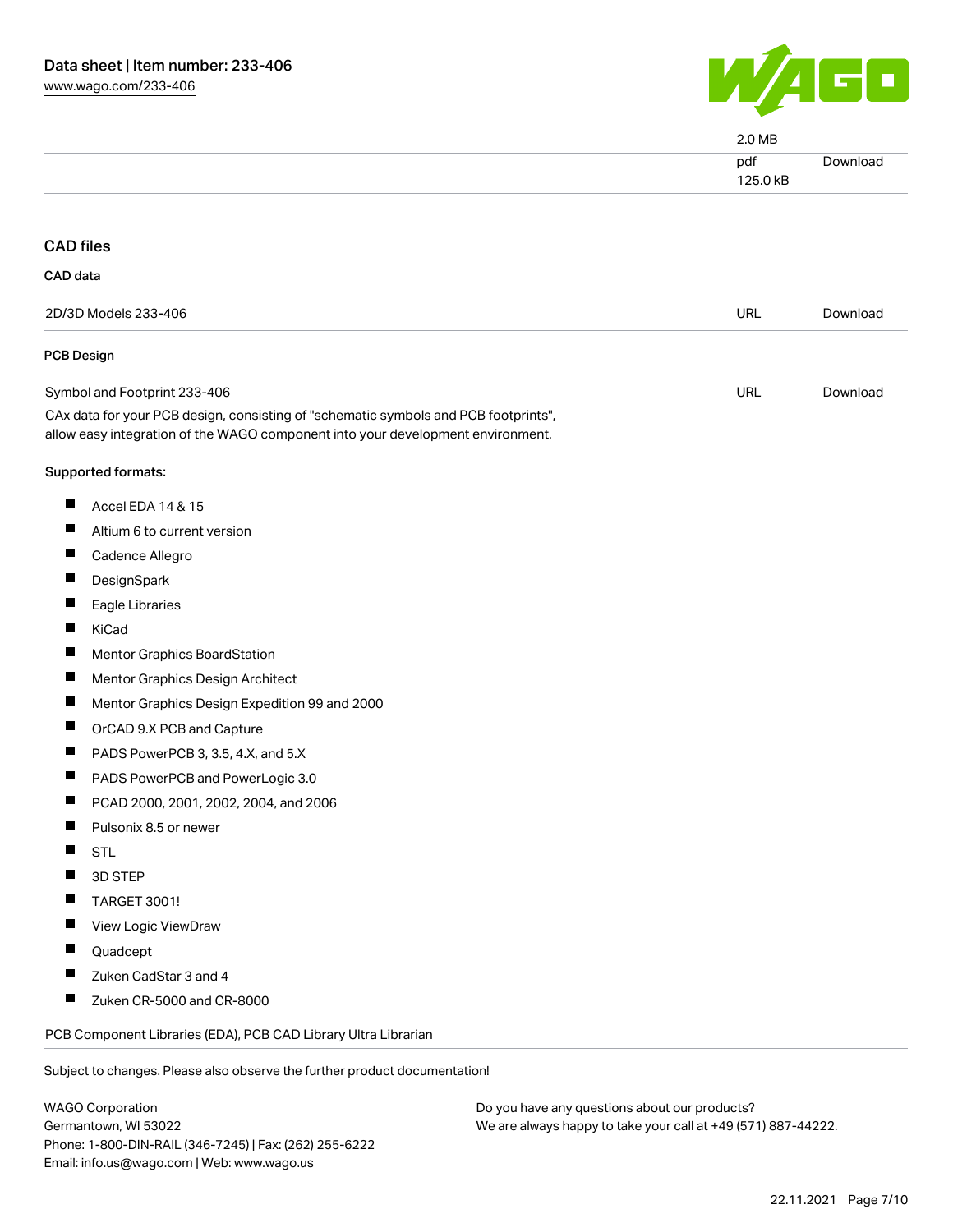

| CAE data                                                                                                             |     |          |
|----------------------------------------------------------------------------------------------------------------------|-----|----------|
| EPLAN Data Portal 233-406                                                                                            | URL | Download |
| ZUKEN Portal 233-406                                                                                                 | URL | Download |
| <b>Environmental Product Compliance</b>                                                                              |     |          |
| <b>Compliance Search</b>                                                                                             |     |          |
| Environmental Product Compliance 233-406                                                                             | URL | Download |
| PCB terminal block; 0.5 mm <sup>2</sup> ; Pin spacing 2.54 mm; 6-pole; CAGE CLAMP®; 0,50 mm <sup>2</sup> ;<br>orange |     |          |

### Installation Notes

#### Conductor termination



Inserting a conductor via 3.5 mm screwdriver.

Screwdriver actuation parallel to conductor entry



Inserting a conductor via 3.5 mm<br>Inserting a conductor via operating tool. screwdriver.

Screwdriver actuation perpendicular to conductor entry



Subject to changes. Please also observe the further product documentation!

WAGO Corporation Germantown, WI 53022 Phone: 1-800-DIN-RAIL (346-7245) | Fax: (262) 255-6222 Email: info.us@wago.com | Web: www.wago.us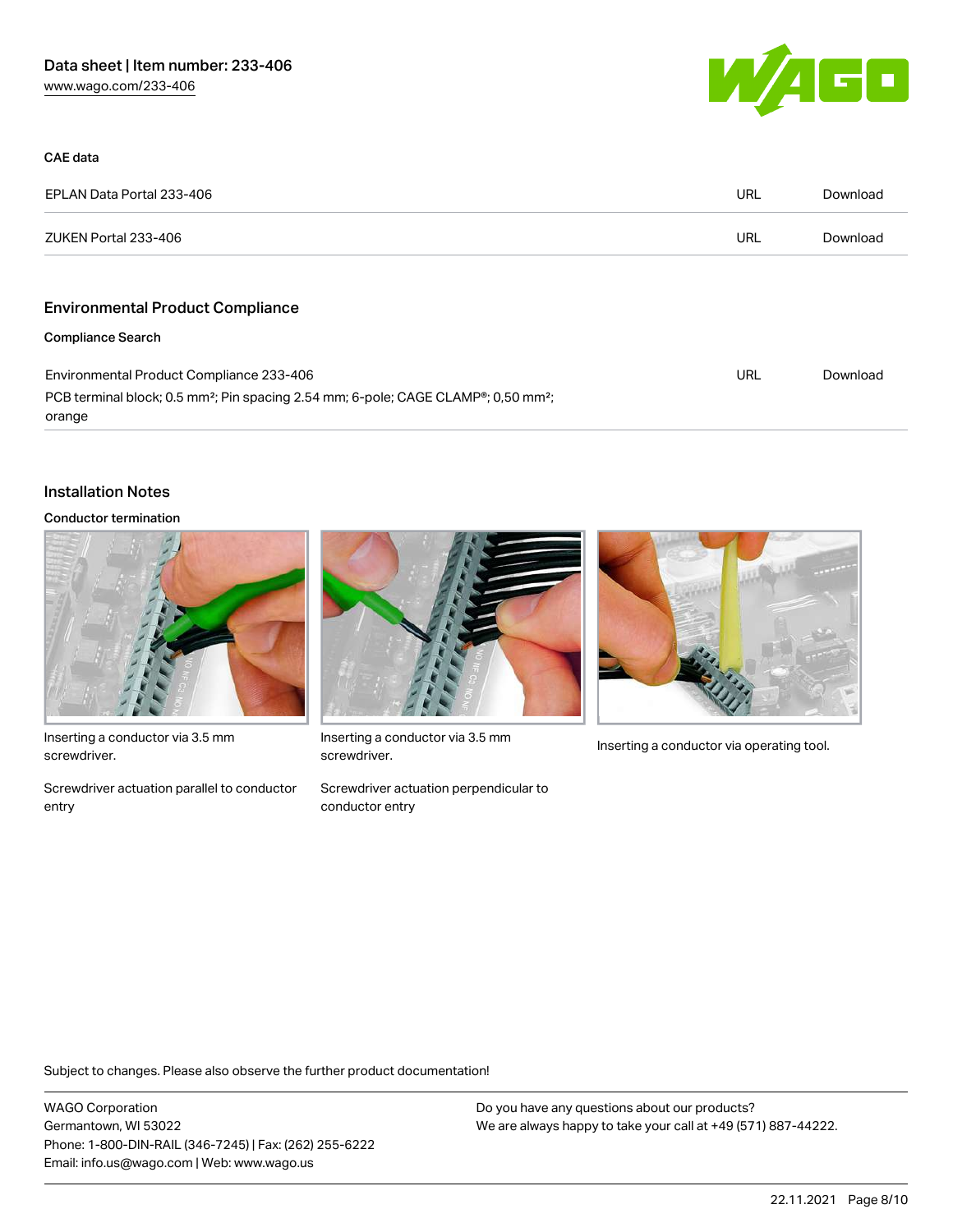[www.wago.com/233-406](http://www.wago.com/233-406)





Compared to standard screwdrivers, these operating tools are far more convenient for wiring PCB terminal strips at factory.

Installation



PCB Terminal Strips placed behind each other save space – staggering them by half the pin spacing simplifies subsequent wiring of the first row.

Installation

Subject to changes. Please also observe the further product documentation!

WAGO Corporation Germantown, WI 53022 Phone: 1-800-DIN-RAIL (346-7245) | Fax: (262) 255-6222 Email: info.us@wago.com | Web: www.wago.us